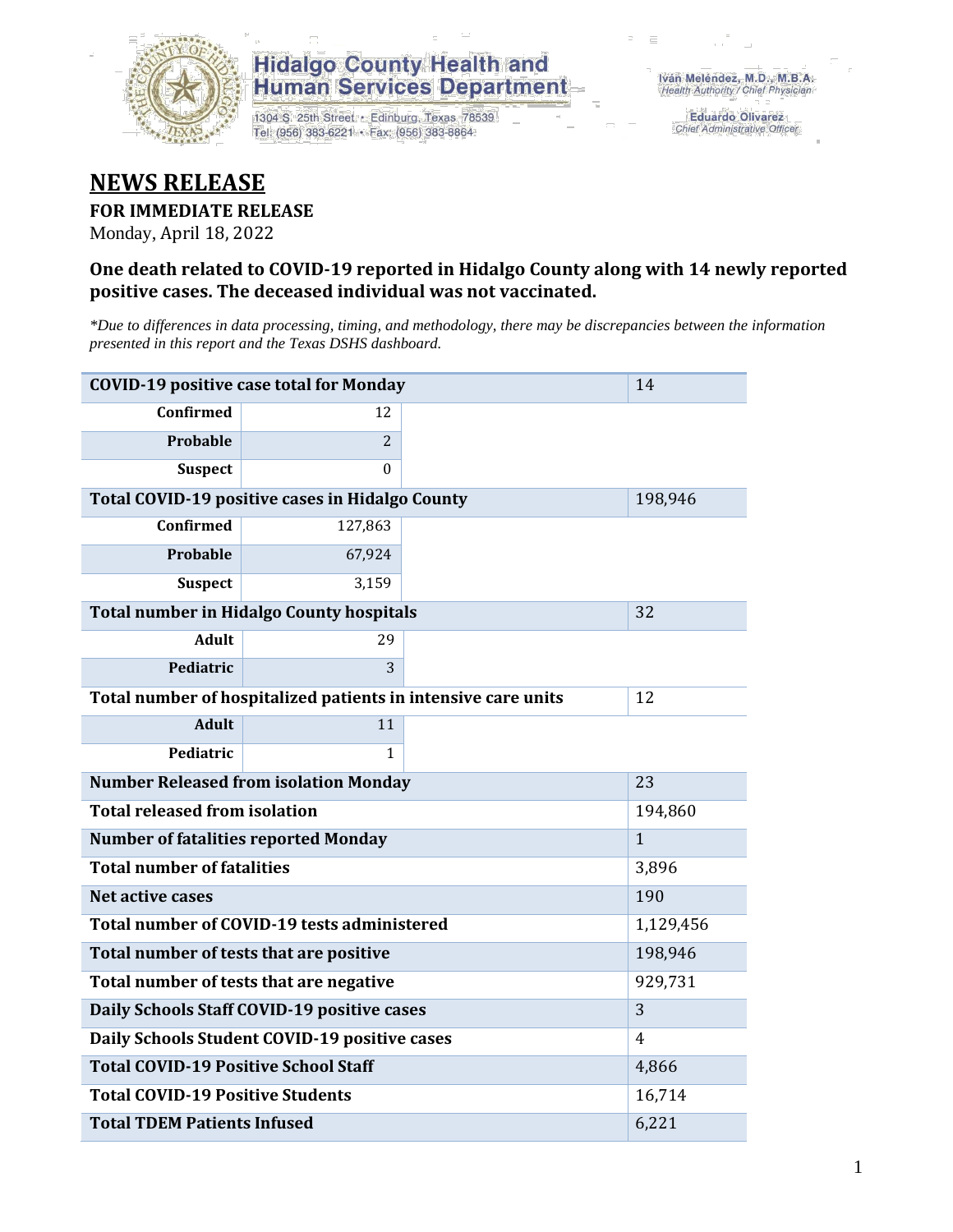

# **Hidalgo County Health and Human Services Department**

1304 S. 25th Street · Edinburg, Texas 78539 Tel: (956) 383-6221 · Fax: (956) 383-8864

Iván Meléndez, M.D., M.B.A. Health Authority / Chief Physician

> **Eduardo Olivarez** Chief Administrative Officer

*Hidalgo County uses the case status definition provided by the Texas Department of State Health Service's 2020 Epi Case Criteria Guide revised November 2020.*

- *1. Confirmed: A person who has tested positive through a molecular or PCR (oral or nasal swabs) test that looks for the presence of the virus's genetic material.*
- *2. Probable: A person who meets presumptive laboratory evidence through detection of COVID-19 by antigen test in a respiratory specimen.*
- *3. Suspect: A person who meets supported laboratory evidence through detection of specific antibodies in serum, plasma, whole body, and no prior history of being confirmed or probable case.*

*For more information of case status definition for COVID-19, please refer to:*

<https://www.dshs.state.tx.us/IDCU/investigation/epi-case-criteria-guide/2020-Epi-Case-Criteria-Guide.pdf>

| <b>Age Range</b> | <b>Number of Cases</b> |
|------------------|------------------------|
| $0 - 11$         | $\overline{2}$         |
| 12-19            | 0                      |
| 20 <sub>s</sub>  | $\overline{4}$         |
| 30 <sub>s</sub>  | 3                      |
| 40s              | 3                      |
| 50s              | 1                      |
| 60s              | 0                      |
| $70+$            | 1                      |
| Total:           | 14                     |

#### Case Breakdown by Age Group: The death includes:

| <b>Age Range</b> |     | Gender | City     |  |
|------------------|-----|--------|----------|--|
|                  | 50s | Male   | Edinburg |  |